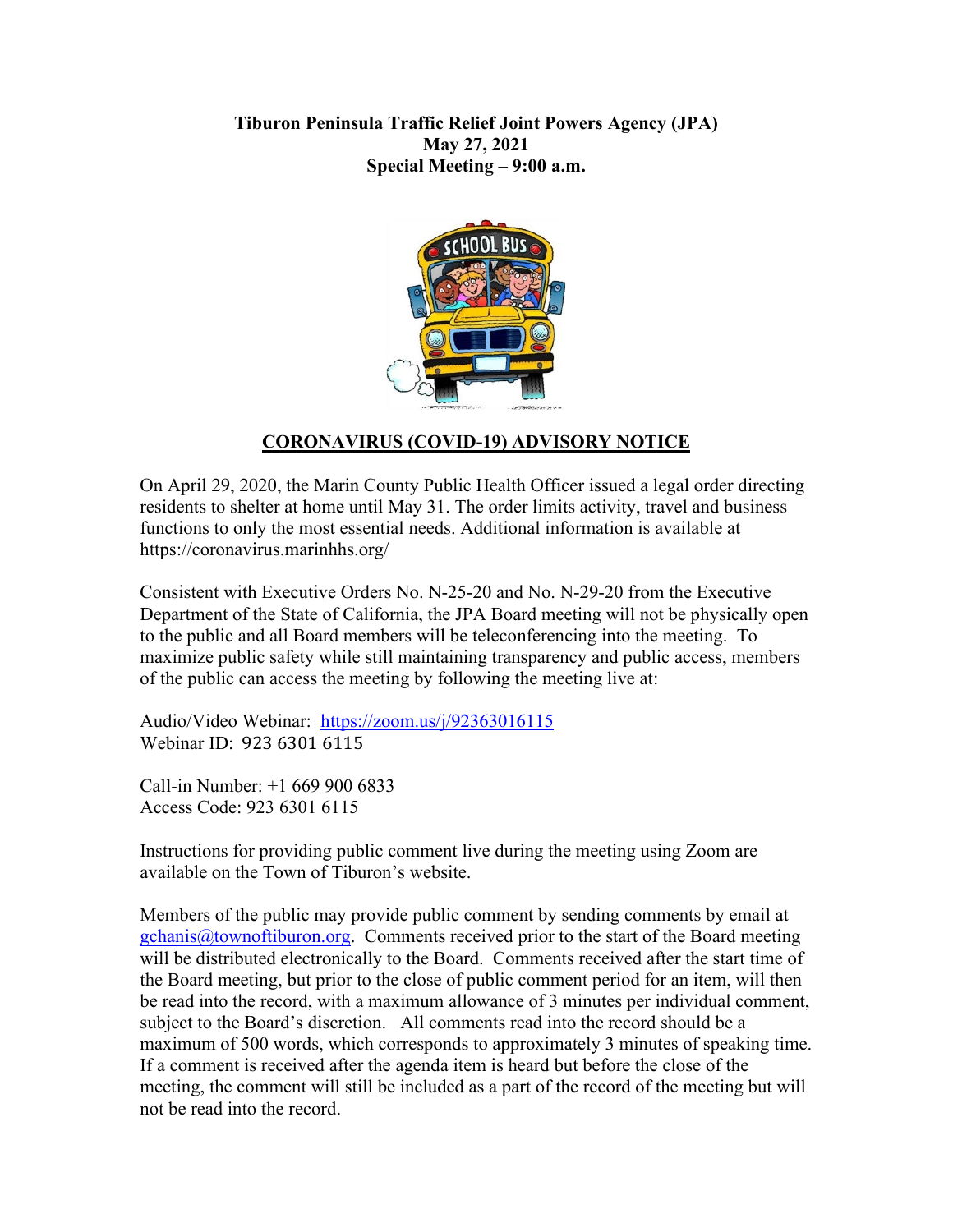Any member of the public who needs accommodations should email or call the Town Clerk who will use their best efforts to provide reasonable accommodations to provide as much accessibility as possible while also maintaining public safety in accordance with the Town's procedure for resolving reasonable accommodation requests. All reasonable accommodations offered will be listed on the Town's website at www.townoftiburon.org.

### **AGENDA**

## **CALL TO ORDER AND ROLL CALL**

#### **JPA Board members:**

Town of Tiburon: Holli Thier, Jack Ryan City of Belvedere: Sally Wilkinson, Bob McCaskill (Alt-Craig Middleton) Reed Union School District: Jacelyn Jaffee, AJ Brady (Alt-Nancy Lynch)

### **ORAL COMMUNICATIONS**

Persons wishing to address the Joint Powers Agency (JPA) on subjects not on the agenda may do so at this time. Please note however, that the JPA is not able to undertake extended discussion or action on items not on the agenda. Matters requiring action will be referred to the appropriate Commission, Board, Committee or staff for consideration or placed on a future JPA meeting agenda. Please limit your comments to three (3) minutes.

### **JPA BUSINESS MEETING**

- 1. Adoption of minutes (**Attachment 1**)
- 2. Update on pass sales (**Attachment 2**)
- 3. Update on Bus Routes and Schedules (**Attachments 3,4**)
- 4. Update on Marin Transit Responsibilities (**Attachment 5)**
- 5. Update on County School Bus Health Guidelines
- 6. Update on JPA Finances
- 7. Update on RUSD Enrollment Projections
- 8. School Bus Transportation to local high schools.
- 9. Set date and time for next meeting.

**ADJOURNMENT** – to the next regular meeting

#### **GENERAL PUBLIC INFORMATION**

#### **ASSISTANCE FOR PEOPLE WITH DISABILITIES**

In compliance with the Americans with Disabilities Act, if you need special assistance to participate in this meeting, please contact the Board Secretary at (415) 435-7377. Notification 48 hours prior to the meeting will enable the Town to make reasonable arrangements to ensure accessibility to this meeting.